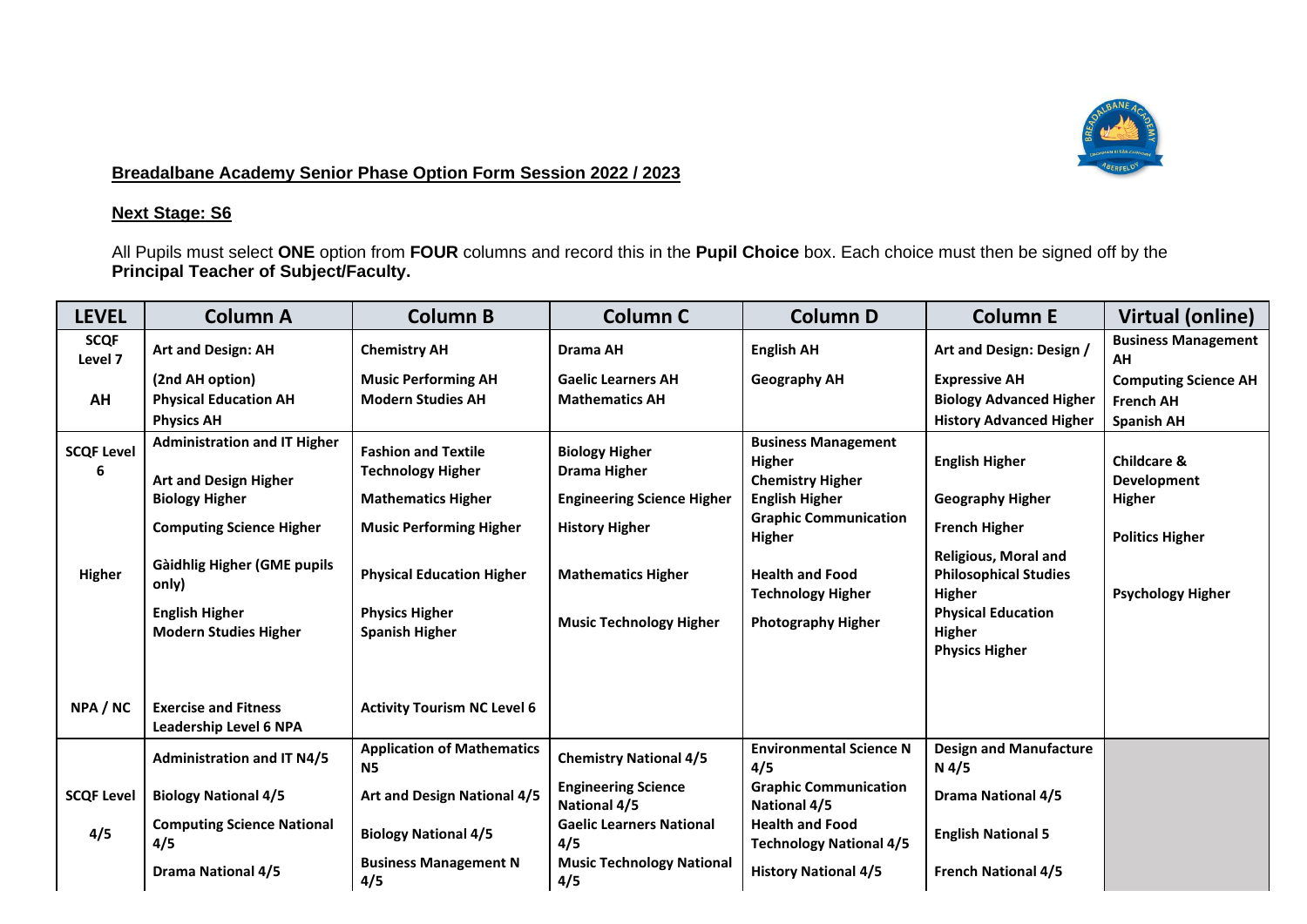| <b>National</b><br>4/5                  | <b>Gàidhlig National 4/5</b><br>(GME pupils only)<br><b>Music Performing National</b><br>4/5<br><b>Modern Studies National 4/5</b> | <b>Chemistry National 4/5</b><br><b>Fashion and Textile</b><br><b>Technology</b><br><b>National 4/5</b><br><b>German National 4/5</b><br><b>Geography National 4/5</b><br><b>Mathematics N5</b> | <b>Physical Education</b><br><b>National 4/5</b><br><b>Physics National 4/5</b><br><b>Spanish National 4/5</b> | <b>Modern Studies National</b><br>4/5<br><b>Practical Cookery</b><br><b>National 4/5</b>                                                                                           | <b>Physical Education</b><br><b>National 4/5</b><br><b>Physics National 4/5</b><br><b>Practical Cookery</b><br><b>National 4/5</b><br><b>Religious, Moral and</b><br><b>Philosophical Studies N</b><br>4/5 |  |
|-----------------------------------------|------------------------------------------------------------------------------------------------------------------------------------|-------------------------------------------------------------------------------------------------------------------------------------------------------------------------------------------------|----------------------------------------------------------------------------------------------------------------|------------------------------------------------------------------------------------------------------------------------------------------------------------------------------------|------------------------------------------------------------------------------------------------------------------------------------------------------------------------------------------------------------|--|
| <b>Skills for</b><br>Work<br><b>NPA</b> | <b>Automotive Skills National 4</b><br><b>Skills for Work</b><br><b>Energy National 5 Skills for</b><br><b>Work</b>                | <b>Automotive Skills National</b><br>4<br><b>Skills for Work</b><br><b>Hospitality National 4/5</b><br><b>Skills for Work</b>                                                                   | <b>Rural Skills Level 5</b><br><b>National</b><br><b>Progression Award</b>                                     | <b>Hairdressing National 4</b><br><b>Skills</b><br>for Work<br><b>Rural Skills National 4</b><br><b>Skills for Work</b><br><b>Sport and Recreation and</b><br><b>Uniformed and</b> | <b>Hairdressing National 5</b><br><b>Skills for Work</b>                                                                                                                                                   |  |
|                                         | <b>Sport and Recreation</b><br><b>National 4 Skills for Work</b>                                                                   | Photography Level 4/5<br><b>National Progression</b><br>Award                                                                                                                                   |                                                                                                                | Emergency<br><b>Services Nat 4 and Nat 5</b>                                                                                                                                       |                                                                                                                                                                                                            |  |
| Pupil<br><b>Choice</b>                  |                                                                                                                                    |                                                                                                                                                                                                 |                                                                                                                |                                                                                                                                                                                    |                                                                                                                                                                                                            |  |
| PT<br>Signature                         |                                                                                                                                    |                                                                                                                                                                                                 |                                                                                                                |                                                                                                                                                                                    |                                                                                                                                                                                                            |  |

**Our ability to run all subjects and levels will depend on several factors including minimum class sizes (based on uptake), and staff availability**.

Signature of Parent / Carer: \_\_\_\_\_\_\_\_\_\_\_\_\_\_\_\_\_\_\_\_\_\_\_\_\_\_\_\_\_ Date: \_\_\_\_\_\_\_\_\_\_\_\_\_\_\_\_\_\_\_\_

Signature of Guidance Teacher: \_\_\_\_\_\_\_\_\_\_\_\_\_\_\_\_\_\_\_\_\_\_\_\_\_\_ Date: \_\_\_\_\_\_\_\_\_\_\_\_\_\_\_\_\_\_\_\_